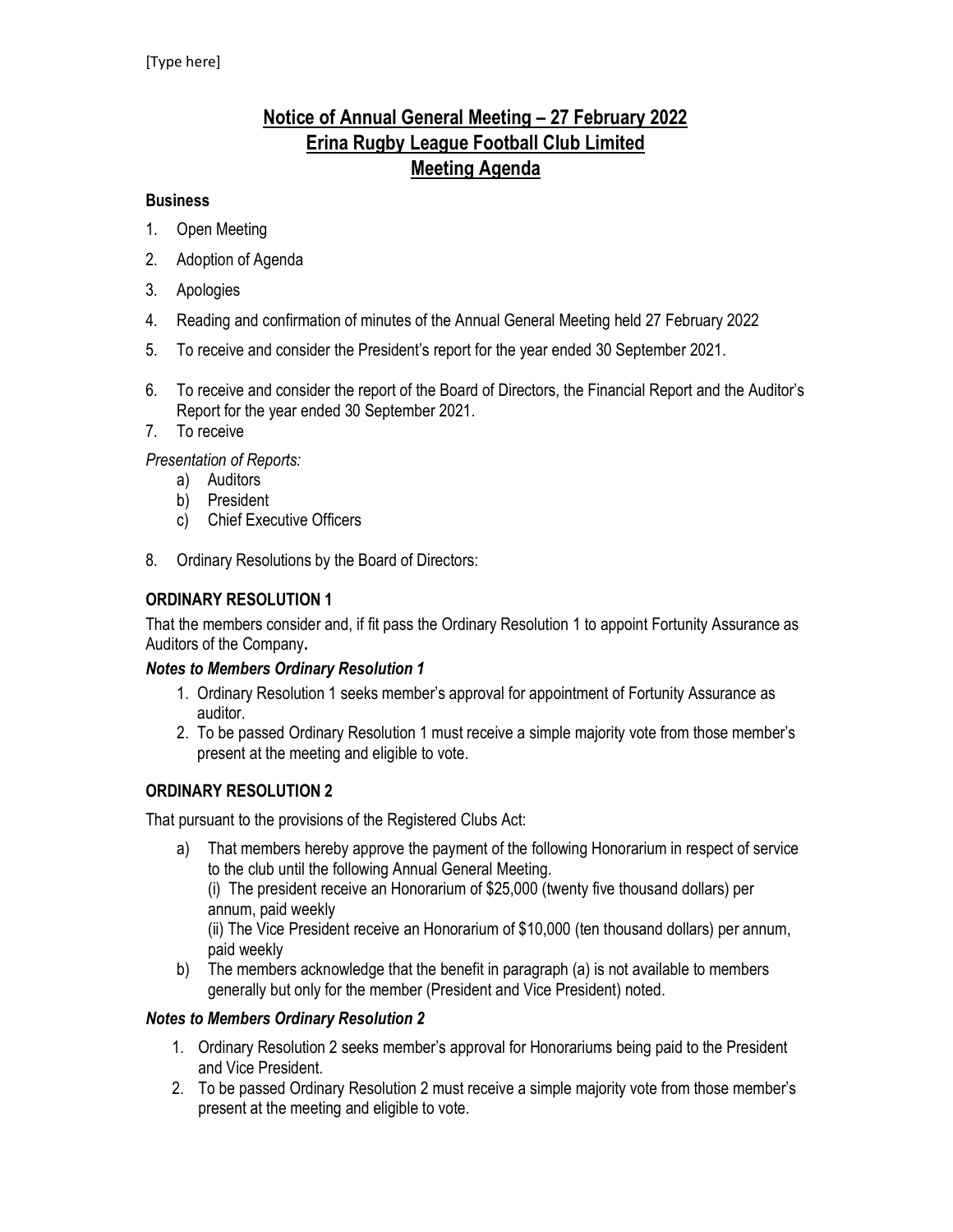# ORDINARY RESOLUTION 3

That pursuant to the provisions of the Registered Clubs Act:

- a) That members hereby approve and agree to expenditure by the club in a sum not exceeding \$9,000 (nine thousand dollars) until the next Annual General Meeting of the club for the following activities of the Directors:
	- (i) Reasonable costs for the Board of Directors and their spouses/partners for an annual function for the purpose of recognising their contribution.
	- (ii) Reasonable costs of an electronic device (laptop. Tablet or similar) and internet access being made available to Directors in respect to their function as a Director of the Club.
	- (iii) That the Board of Directors be entitled to a meal in conjunction with a regular Board Meeting or a Special Board Meeting.
	- (iv) That the Board of Directors receive a uniform for use when representing the club.
	- (v) Reasonable expenses incurred by Director in relation to such other duties, including entertainment of special guest to the Club and other promotional activities and the expenses there from are approved by the Board before payment is made on production of receipts invoices and other proper documentary evidence of such expenses.
	- (vi) The provision and marking our of car parking spaces for exclusive use by Directors and Management.
	- (vii) The payment of the premiums for Directors and Officers insurance cover.
- b) The members acknowledge that the benefits in paragraph (a) are not available to members generally but only for those members (Directors and in respect to (a) (i) Directors spouses/partners) noted.

### Notes to Members Ordinary Resolution 3

- 1. Ordinary Resolution 3 seeks member's approval for a number of expenses which may be incurred, and a number of benefits being provided to Directors (and in respect to (a) (i) their spouses/partners) of the Club.
- 2. To be passed Ordinary Resolution 3 must receive a simple majority vote from those member's present at the meeting and eligible to vote.

# ORDINARY RESOLUTION 4

That pursuant to the provisions of the Registered Clubs Act:

- a) That members hereby approve and agree to expenditure by the club in a sum not exceeding \$5,000 (five thousand dollars) until the next Annual General Meeting of the club for the following activities of the Directors:
	- (i) Reasonable costs for the Board of Directors to attend intra and interstate conferences, business studies and meetings for the purpose of gaining knowledge to assist the future planning of the Club.
- b) The members acknowledge that the benefits in paragraph (a) are not available to members generally but only for those members (Directors) noted.

# Notes to Members Ordinary Resolution 4

- 1. Ordinary Resolution 4 seeks member's approval for expenses which may be incurred with respect of professional development of Directors of the Club.
- 2. To be passed Ordinary Resolution 4 must receive a simple majority vote from those member's present at the meeting and eligible to vote.